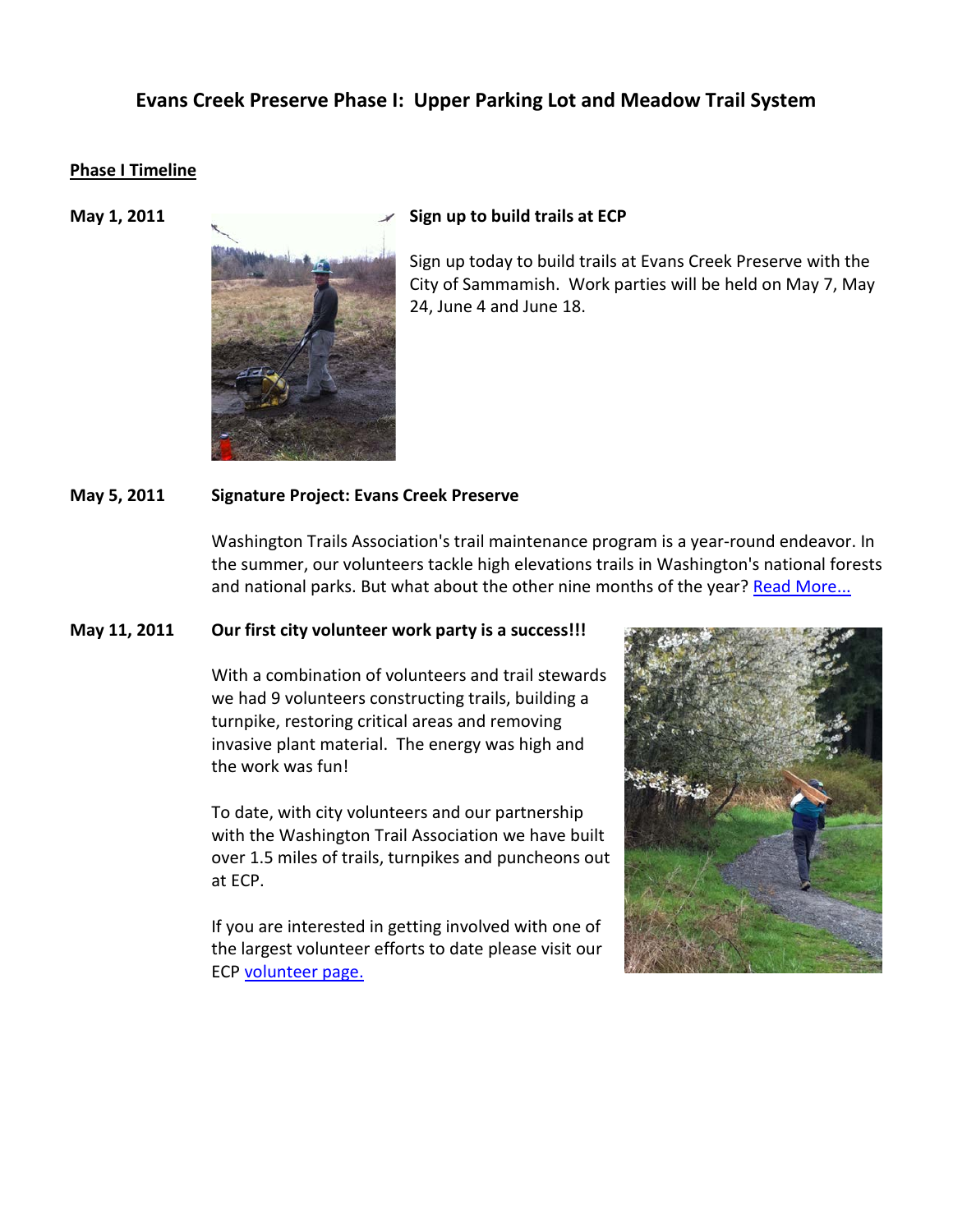#### **May 13, 2011 The goats have arrived!**

Goats provided by **The Goat Lady.** 



#### **May 27, 2011 Thank You to our Volunteers!!**

Thank you to all our volunteers who joined us on Tuesday May 24th to help build trails out at Evans Creek Preserve. As a group of twelve we were able to move approximately 12 cubic yard of gravel and restore trail edges that were disturbed previously by construction. It was a great day and we all had a blast. If you are interested in joining us out at the Preserve please consider signing up for an upcoming work party on June 4 and/or 18th.

Also, a big shout out to [Tony Maroni's Pizza](http://www.tonymaronispizza.com/) on Redmond Ridge for providing lunch for our hard working volunteers.

#### **June 8, 2011 Our Volunteers Rock!!!**

Thank you to all our volunteers who joined us on Saturday June 4th to help build trails, boardwalks and turnpikes out at Evans Creek Preserve. As a group of thirteen eager and enthusiastic volunteers we were able to start decking on the new boardwalk, finish a turnpike connection and complete surfacing on the meadow trail at the start of the outer trail loop. It was a scorcher of a day and we had a fantastic time. If you are interested in joining us out at the Preserve please consider signing up for an upcoming work party on 18th.



Join us on June 18 at Evans Creek Preserve as we build a boardwalk, a turnpike, and surface trails. This is our last City Volunteer Work Party. We promise lots of fun, friends and a great experience at the Preserve. Sign up Today!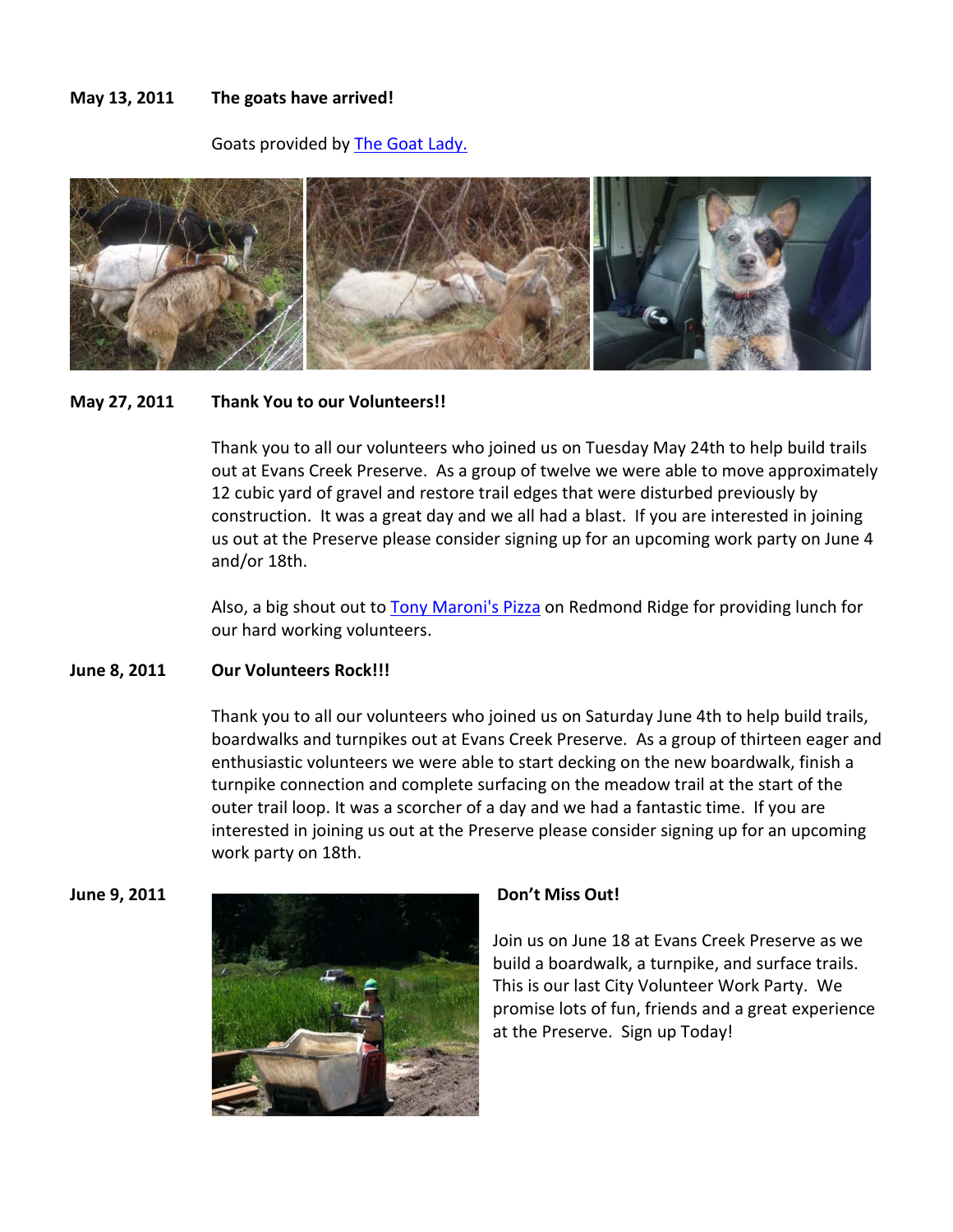## **June 23, 2011 City Staff Help Build A Bridge**

City staff spent the day out at Evans Creek Preserve to build a new pedestrian foot bridge over a seasonal stream. Even with the rain, staff had a great time working together, having fun and building a portion of the park.



#### **August 29, 2011 Restrooms and Bridge**

Tiger Construction and Excavation have installed the new prefabricated restrooms and pedestrian bridge. Both the bridge and restrooms look fantastic. Along with the bridge and restrooms installation, trails have been cut and mostly surfaced, the parking lot has been surveyed and all the existing buildings have been removed. We are looking forward to the Park opening in October and can't wait for the community to get out and enjoy the trails this fall. For more information please contact Kellye Hilde at khilde@ci.sammamish.wa.us.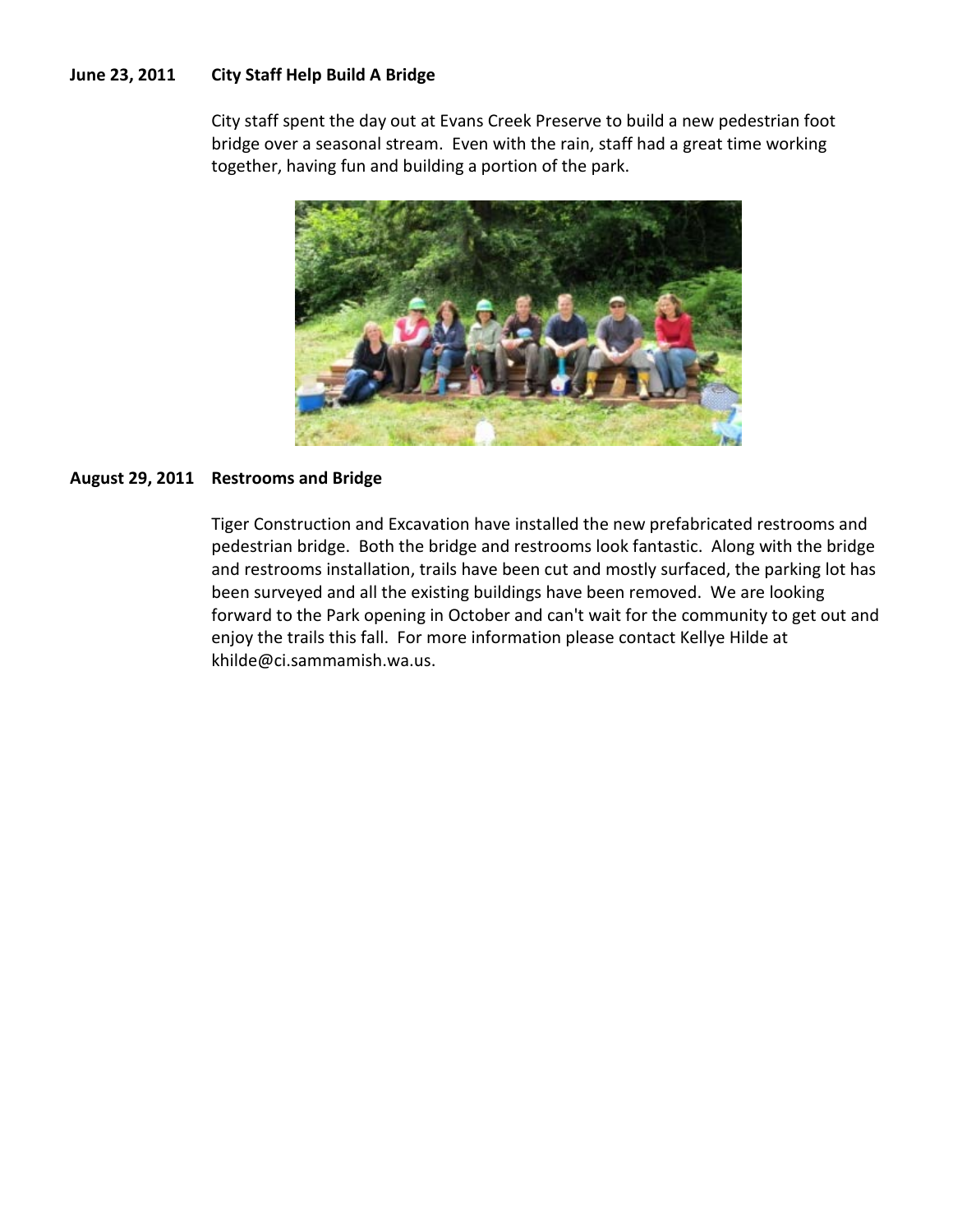# **September 19, 2011**



Also, the City would like to thank local neighbors Kevin Jones and Diego Romirez. Kevin and Diego were enjoying the Park on Saturday morning and decided to join in on the volunteer work party. Kevin and Diego helped clear a truck load of garbage that was illegally dumped at the Park. It's neighbors like Kevin and Diego that make community parks so successful. Thank you!!

And lastly, a HUGE THANK YOU to our Parks and Recreation Staff and Maintenance Crew for organizing this volunteer work event. It is the dedication and passion for parks that makes this department so great!!



#### **Thank You LDS!**

Thank you LDS for all your hard work at Evans Creek Preserve this last weekend. With 57 volunteers and over 200 hours of labor, LDS worked alongside City staff to construct two pedestrian bridges, a turnpike, 1800 linear feet of trail construction and surfacing, and over 1.5 miles of restoration on trails constructed previously. LDS came to ECP with a great can-do attitude. THANK YOU LDS!

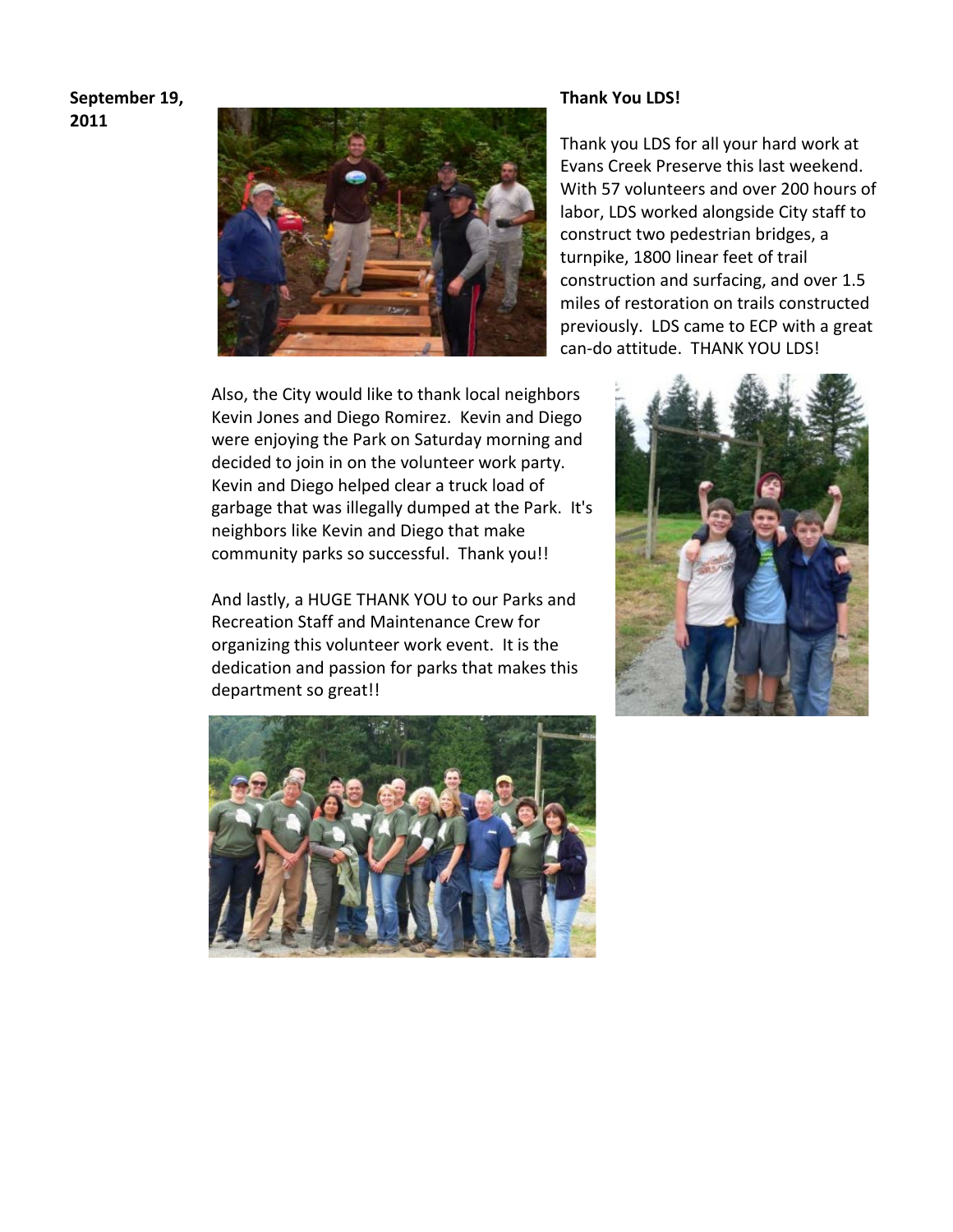#### **October 22, Evans Creek Preserve Grand Opening**

**2011**

Thanks to the biggest volunteer effort in city history, the 180 acres of Evans Creek Preserve will open to the public on Saturday, Oct. 22. Following a 10 a.m. ribbon cutting, residents will be free to wander through the woodlands, meadows and gently rolling hills that give this wilderness park its special character.

#### **October 24, 2011 Evans Creek Preserve is now Open!**